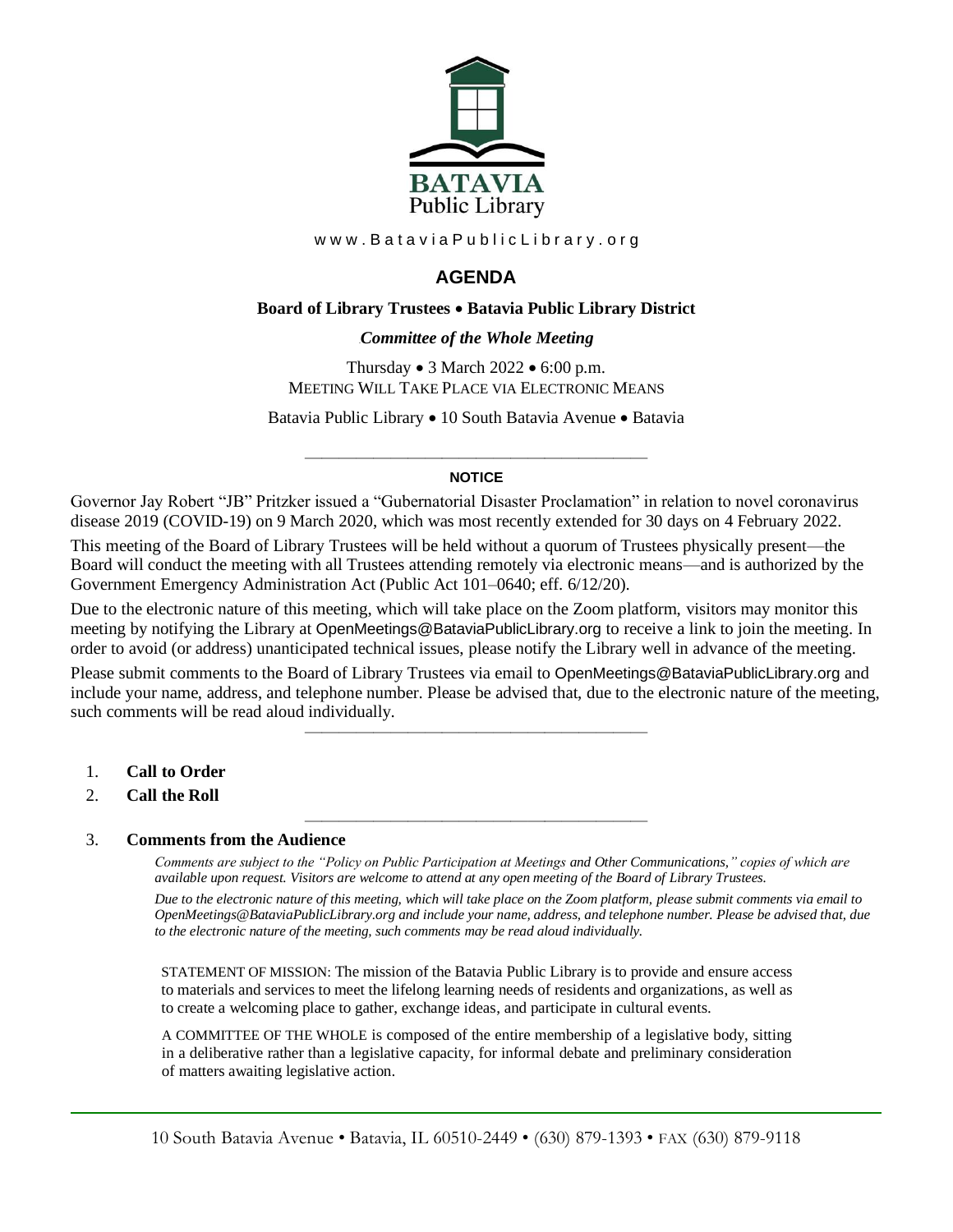- 4. **Approve the Agenda** {ROLL CALL VOTE}
- 5. **Appointment of Official Representative to the Board of Directors of Batavia Access Television, Inc.** (Standing Committee on Policy) (ACTION ITEM) {ROLL CALL VOTE}

————————————————————

- 6. **Concrete Repairs** (Advantage Paving Solutions Inc.) (Standing Committee on Facilities) (ACTION ITEM) {ROLL CALL VOTE}
- 7. **New Sign to Market Businesses in Downtown Batavia (Revised Proposal)** (Batavia MainStreet) (Standing Committee on Facilities) (DISCUSSION and/or ACTION ITEM) {ROLL CALL VOTE}
- 8. **Comments from the Committee of the Whole**
- 9. **A closed session** for "Deliberations concerning salary schedules for one or more classes of employees," as authorized by 5 ILCS  $120/2(c)(2)$  {ROLL CALL VOTE TO ENTER CLOSED SESSION}

————————————————————

————————————————————

NOTE ON PROCEDURE: In order to enter Closed Session (after the motion is passed), the Host will move all non-participants to the Waiting Room. When the Board leaves Closed Session, the host will allow people in the Waiting Room back to the meeting.

10. **New Salary Schedule and Related Improvements** (Standing Committee on Policy) (ACTION ITEM) {ROLL CALL VOTE}

## 11. **Future Agenda Items** (REPORT)

In the absence of separate committee meetings, this report is provided for purposes of information and planning.

a. **Facilities Issues** (Trustee Deitchman, *Chair*)

*The focuses of Facilities Issues are building & grounds, technology, and related policies and services. Such issues generally (but not exclusively) have an internal approach; that is, work is directed to the physical library and its campus.*

- Architectural Services (Master Plan and Concept Design)
- Independent Technology Audit
- Technology Plan
- Walk the Property
- Wi-Fi System
- Annual Schedule of Capital Projects (July–August 2022)
- Proper Storage for Paintings and Other Works of Art when Not on Public Display
- Streetscape Project (City of Batavia): Water Street

#### b. **Finance Issues** (Trustee Culotta, *Chair*)

*The focuses of Finance Issues are budget & finance and related policies and services.*

- Note: A schedule of future agenda items is included in the Committee packet for purposes of information and planning.
- Policy on Fines and Fees (March–April 2022)

#### c. **Outreach Issues** (Trustee Larson, *Chair*)

*The focuses of Outreach Issues are marketing & public relations, community engagement, art, and related policies and services, and Recognition as a Library Leader. Such issues generally (but not exclusively) have an external approach; that is, direct service to users and the community.*

- Technology Advisory Group (TAG)
- Policy on Exhibit Spaces, Bulletin Boards, and Literature Racks
- Telephone for Public Use
- Recognition as a Library Leader (April 2023)

#### d. **Policy Issues** (Trustee Russo, *Chair*)

*The focuses of Policy Issues are human resources, related policies and services, strategic planning, and general policies.*

• Policy on Reference Services (April 2022)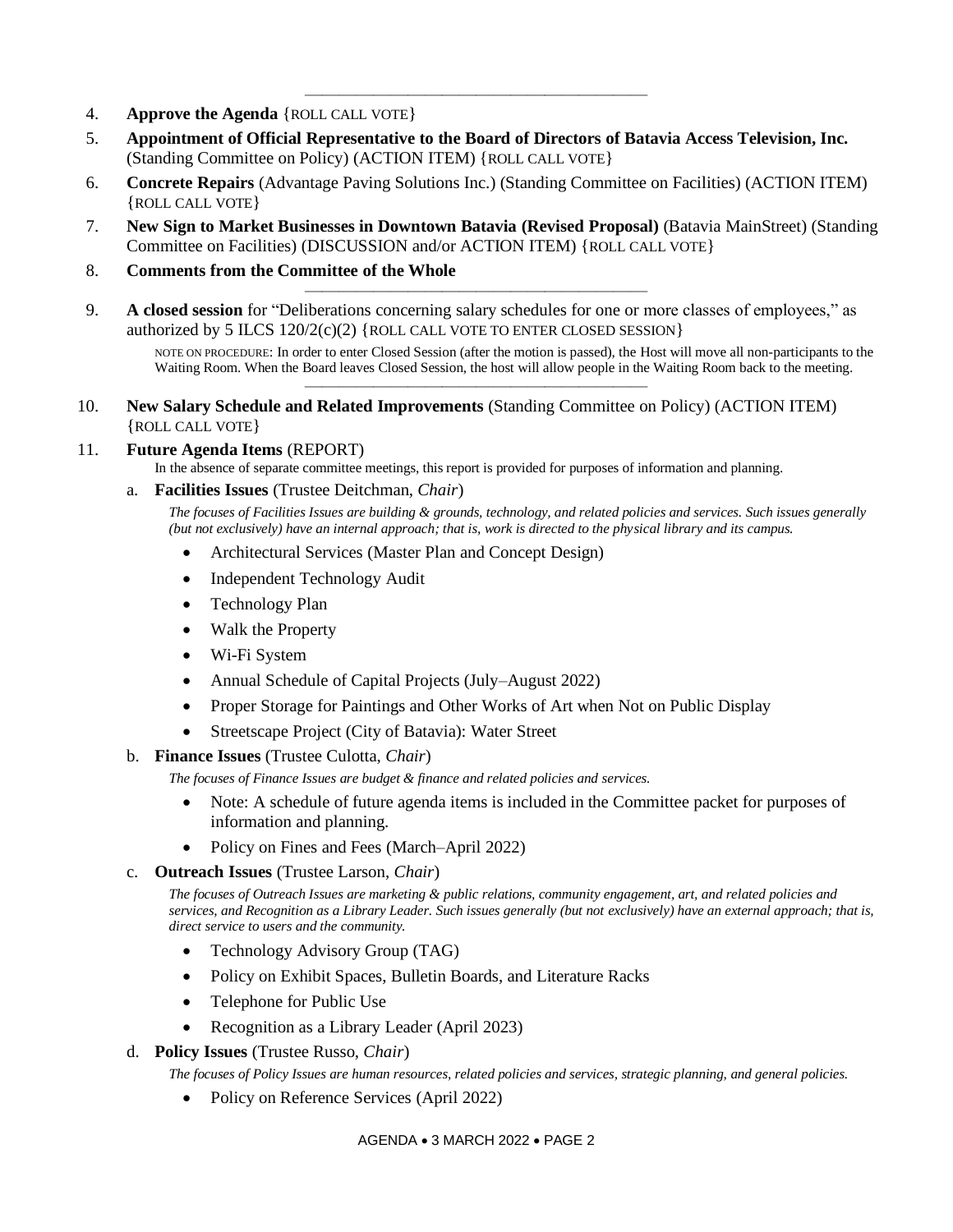- Media Relation (April 2022)
- Minimum Wage Law: Transition Plan for Year 4 (February 2022)
- Succession Issues
- Standards for Illinois Public Libraries: Review of Standards
- Standards for Illinois Public Libraries: Accessibility of Policy Statements
- Visibility
- Retrospective Review [of the Temporary Closure in Relation to COVID-19 Crisis]
- Bylaws of the Board of Library Trustees
- Policy on Leave of Absence without Pay
- Organizational Identity: Statement of Purpose (Trust & Track Institute) (April 2021)
- Organizational Identity: Statement of Vision
- Cannabis Regulation and Tax Act [410 ILCS 705 et seq.]
- Policy on Reimbursement of Employee Expenses (pursuant to 820 ILCS 115 / 9.5)
- Policy on a Safe and Healthful Workplace
- Self-Appraisal for Board of Library Trustees (April 2022)
- Personnel Complement Detail and Authorized Personnel Strength (June 2022)

————————————————————

# 12. *Next Meetings or Events*

- *a.* {NEW} *Read Across America Day, Wednesday, 2 March 2022 — annual event on or near March 2, the birthday of Dr. Seuss*
- *b. Casimir Pulaski's Birthday (Observed) (1st Monday in March), Monday, 7 March 2022, Library Open [I]*
- *c. Daylight Saving Time Begins at 2:00 a.m. (2nd Sunday in March), Sunday, 13 March 2022*
- *d. Board of Library Trustees (Regular Meeting), Tuesday, 15 March 2022, 6:00 p.m., Meeting Will Take Place via Electronic Means*
- *e. Freedom of Information Day, Wednesday, 16 March 2022 — annual event on or near March 16, the birthday of James Madison (1751–1836), who is widely regarded as the Father of the Constitution and the foremost advocate for openness in government*
- *f. National Library Week (65th Annual Observance, 1958–2022, yet only the 64th anniversary), Sunday– Saturday, 3–9 April 2022 — to celebrate libraries and librarians and the pleasures and importance of reading, and invite library use and support — 2022 Theme: "Connect with Your Library"*
- *g. 140th Anniversary of the Board of Library Trustees of the Batavia Public Library (4 April 1882–2022), Monday, 4 April 2022*
- *h. 141st Anniversary of the Batavia Public Library (5 April 1881–2022), Tuesday, 5 April 2022*
- *i. Board of Library Trustees (Committee of the Whole Meeting), Thursday, 7 April 2022, 6:00 p.m., Meeting Will Take Place via Electronic Means*
- *j. National Drop Everything and Read (D.E.A.R.) Day, Tuesday, 12 April 2022 — annual celebration on April 12, the birthday of Beverly Cleary (1916–2021) — who wrote about D.E.A.R. in Ramona Quimby, Age 8 — to remind and encourage families to make reading together on a daily basis a family priority [Note: The sponsors now promote D.E.A.R. as a month-long event in April.]*
- *k. Good Friday, Friday, 15 April 2022, Library Open [I]*
- *l. Easter, Sunday, 17 April 2022, Library Closed*
- *m. Board of Library Trustees (Regular Meeting), Tuesday, 19 April 2022, 6:00 p.m., Meeting Will Take Place via Electronic Means*